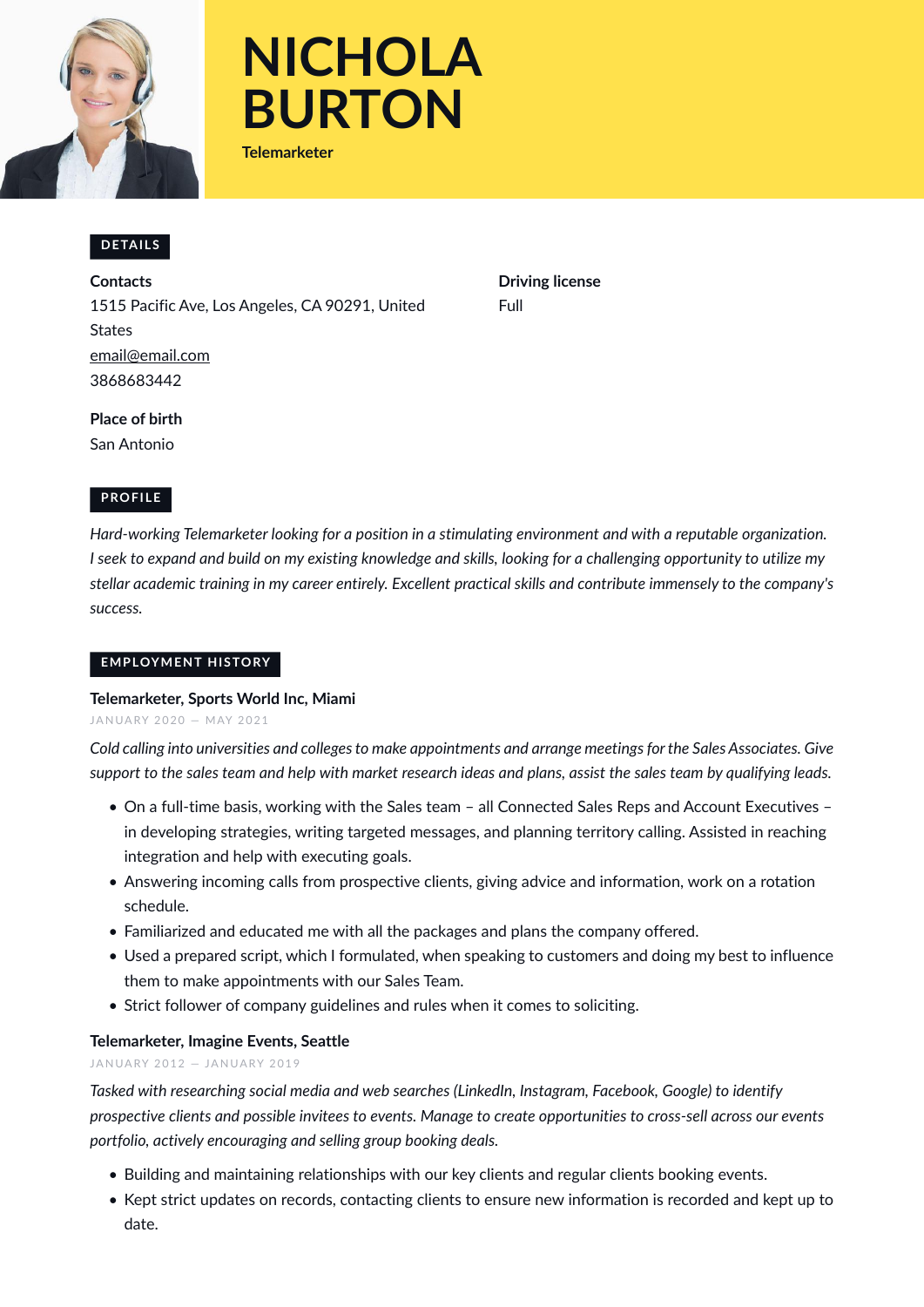- Responsible for leads for specific events, for instance, researching social media and company profiles to generate lists.
- Handled all queries for events as and when required
- Regular feedback sessions with the marketing team, giving information on the number of calls, pending bookings, and hot leads and conveying any objections.
- Communicated with confirmed attendees, giving event logistics, times, dates, places, etc.
- Built excellent sales skills, especially in the event and conference market.

## **EDUCATION**

**Bachelor of Science in Retail and Sales Management, Bachelor of Science in Retail and Sales Management, George State University College of Business, Arlington**

JANUARY 2020 - MAY 2021

• Relevant Coursework: Sales Management, Consumer Behavior, Sales and Marketing Fundamentals, Merchandising Management Systems, Public Relations, and Advertising.

**Certified Professional Salesperson (CPSP) , Association of Sales Professionals (NASP), Online**

JANUARY 2020 - DECEMBER 2020

## **L I N K S**

[LinkedIn](https://www.linkedin.com/) [Pinterest](https://www.pinterest.es/resumeviking/) [Resume Viking Templates](https://www.resumeviking.com/templates/word/) [Build this template](https://resume.io/?id=cpdokyF1)

#### **S K I L L S**

Lead Qualification

Optimizing Monthly Recurring Revenue (MRR)

Increasing Customer Lifetime Value (CLV)

## **CO U R S E S**

**Certified Sales Leadership Professional (CSLP) , Sales Management Association (SMA), Online** JANUARY 2020 - AUGUST 2020

## **AC H I E V E M E N T S**

- Maintained an average of 9% of add-on sales as well as a weekly customer satisfaction rate of 98%
- Outbound calls averaged at 130-180 calls daily
- Achieved sales excellence for five consecutive months in 2014, also the first employee in the company's history to be able to accomplish this.
- Responsible for 35% of the telemarketing business income
- Distributed leads to 40 sales team leaders

## **H O B B I E S**

Mountain Bike, Running, Swimming

**L A N G UAG E S**

Product Knowledge

Reducing Customer Acquisition Cost (CAC)